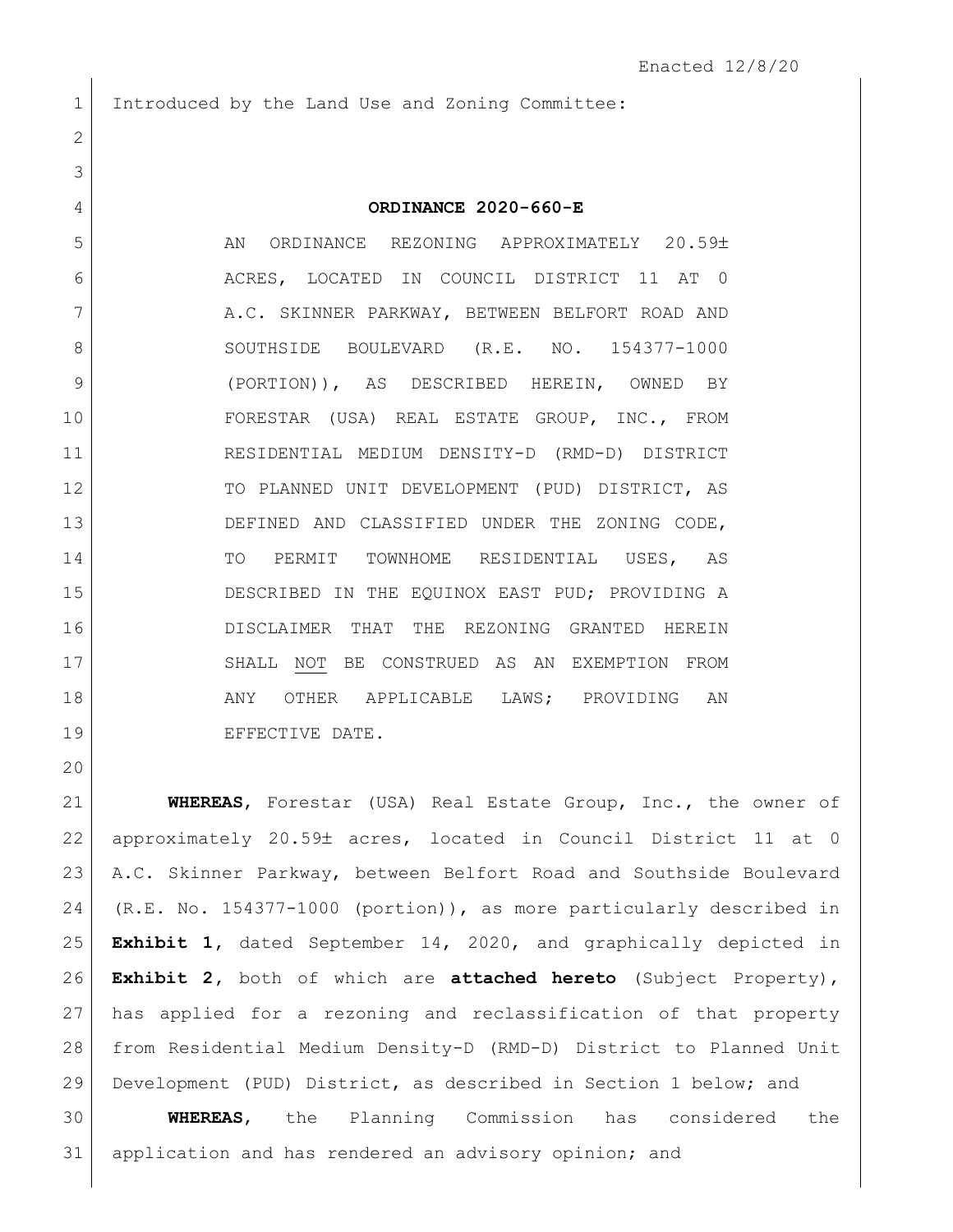**WHEREAS**, the Land Use and Zoning Committee, after due notice 2 and public hearing, has made its recommendation to the Council; and

 **WHEREAS**, the Council finds that such rezoning is: (1) consistent with the *2030 Comprehensive Plan*; (2) furthers the goals, objectives and policies of the *2030 Comprehensive Plan*; and (3) is not in conflict with any portion of the City's land use 7 regulations; and

 **WHEREAS**, the Council finds the proposed rezoning does not adversely affect the orderly development of the City as embodied in 10 the Zoning Code; will not adversely affect the health and safety of residents in the area; will not be detrimental to the natural environment or to the use or development of the adjacent properties in the general neighborhood; and will accomplish the objectives and meet the standards of Section 656.340 (Planned Unit Development) of 15 the Zoning Code; now, therefore

**BE IT ORDAINED** by the Council of the City of Jacksonville:

 **Section 1. Property Rezoned.** The Subject Property is hereby rezoned and reclassified from Residential Medium Density-D (RMD-D) District to Planned Unit Development (PUD) District. This 20 new PUD district shall generally permit townhome residential uses, and is described, shown and subject to the following documents,

**attached hereto**:

**Exhibit 1** – Legal Description dated September 14, 2020.

**Exhibit 2** – Subject Property per P&DD.

**Exhibit 3** – Written Description dated October 8, 2020.

**Exhibit 4** – Site Plan dated October 8, 2020.

 **Section 2. Owner and Description.** The Subject Property is owned by Forestar (USA) Real Estate Group, Inc., and is legally described in **Exhibit 1, attached hereto**. The applicant is Curtis L. Hart, 8051 Tara Lane, Jacksonville, Florida 32216; (904) 993- 5008.